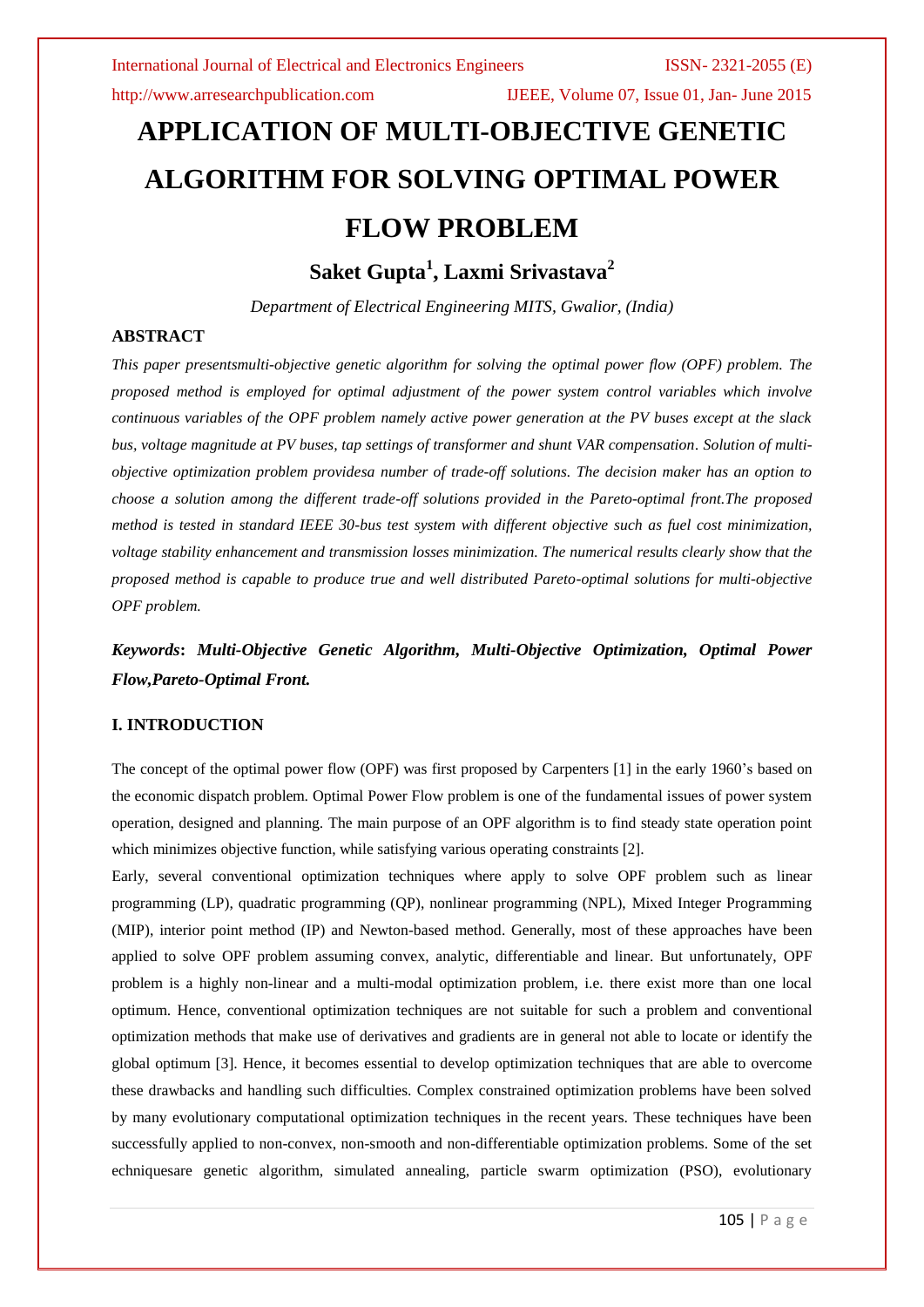#### http://www.arresearchpublication.com IJEEE, Volume 07, Issue 01, Jan- June 2015

programming, hybrid evolutionary programming (HEP), chaotic ant swarm optimization (CASO), Bacteria foraging optimization (BFO), Teaching-Learning-Based Optimization (TLBO) [4, 5].

Genetic algorithm was first introduced based on Darwin's principle of evolution. GA is random search algorithms based on the principles of genetic variation and natural selection and is considered to offer a high probability of finding the global or near global optimum solution of difficult optimization problems. GA combine solution evaluation with stochastic genetic operator namely, selection, crossover and mutation to obtain near optimality. An optimization problemtreats simultaneously more than one objective function is called as multi-objective optimization problem. Multi-objective GAis an extension of classical GA. The main difference between a conventional GA and Multi-Objective Genetic Algorithm (MOGA) lies in the fitness assignment to an individual. The rest of algorithm issame as that in a classical GA.

The main aim of this paper is to apply the MOGA to solve the OPF problem.Multi-Objective Genetic Algorithm produces multiple solutions in one single simulation run for solving a multi-objective optimization problem. Genetic Algorithm toolbox of matlab has been used for solving Multi-Objectiveoptimal power flow(MO-OPF) problem.

### **II. PROBLEM FORMULATION**

The main objective of OPF problem solution is to optimize a selected objective function such as fuel cost minimization, voltage stability enhancement and transmission losses minimizationvia optimal adjustment of the power system control variables, while at the same time satisfying various equality and inequality constraints. The problem can be described as follows [6]:

Mathematically,

Min  $F(x,u)(1)$ 

Subject to:  $g(x, u) = 0(2)$ 

h  $(x, u) \le 0$  (3)

Where x is the vector of dependent variables or state variables; u is the vector of independent variables or control variables;F is the objective function to be optimized;g is the equality constraints representing nonlinear load flow Equations;h is the inequality constraints representing system operating constraints.

a. State Variables

In eq  $(1) - (3)$ , x is the vector of dependent variables in a power system network that includes:

- 1. Slack bus generated active power  $P_G$ .
- 2. Load (PO) bus voltage $V_t$ .
- 3. Generator reactive power output  $Q_G$ .
- 4. Transmission line loading (line flow)  $S_l$ .

Hence, x can be expressed as:

$$
\mathbf{x}^T = [P_{G_1}, V_{L_1} \dots V_{L_{NL}}, Q_{G_1} \dots Q_{G_{NC}}, S_{l_1} \dots S_{l_{nl}}](4)
$$

Where *NL*,*NG* and *nl* are denote the number of load buses, the number of generatorsunitand the number of transmission lines, respectively.

b. Control Variables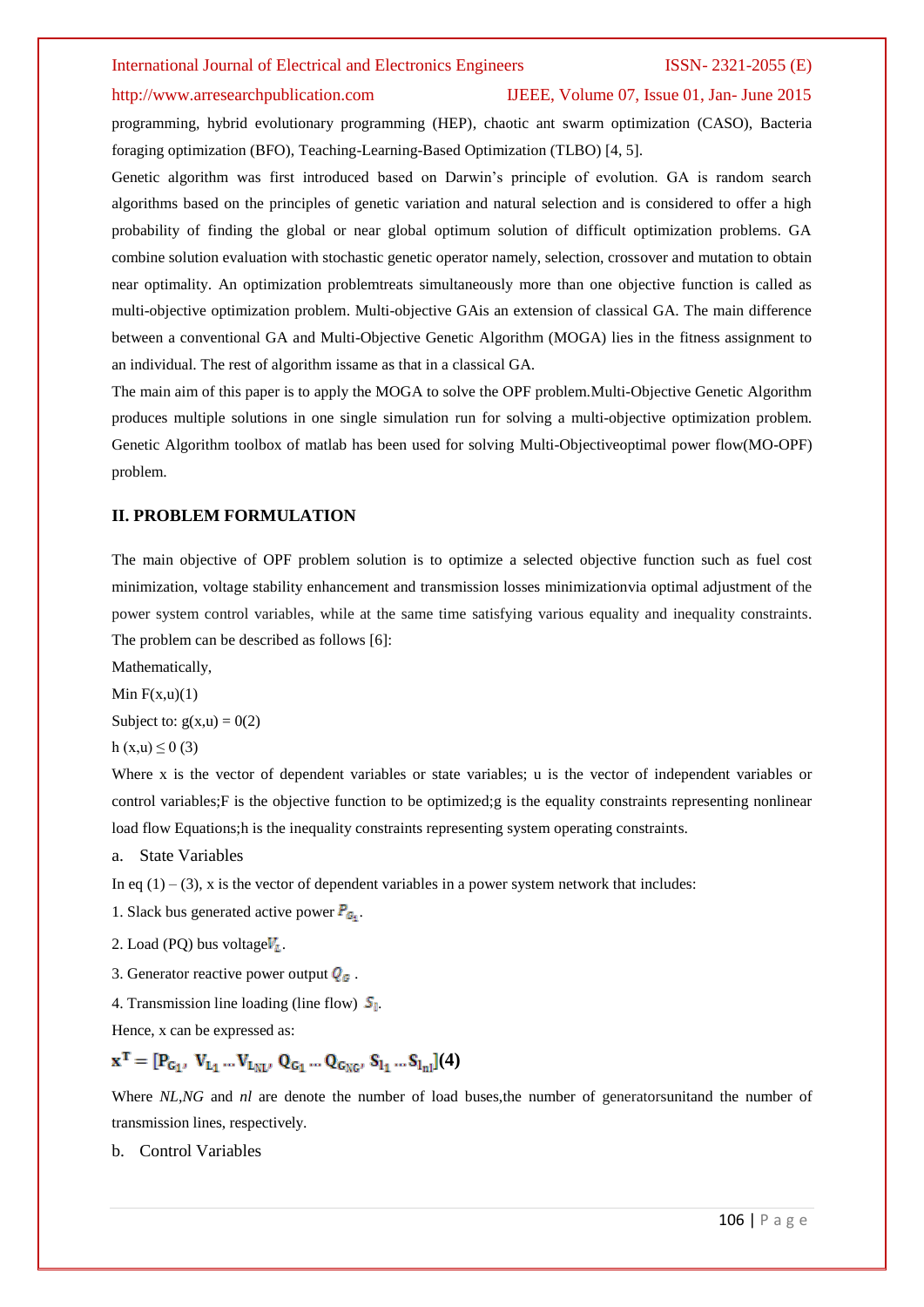### http://www.arresearchpublication.com IJEEE, Volume 07, Issue 01, Jan- June 2015

In eq  $(1) - (3)$ , u denotes the independent or control variables of a power system network that includes:

1. Generator active power output  $P_G$  except at slack bus  $P_{G_1}$ .

2. Generator bus voltage $V_c$ .

3. Transformer taps setting $T$ .

4. Shunt VAR compensation  $Q_c$ .

Hence, u can be expressed as:

$$
\mathbf{u}^{\mathrm{T}} = [\mathbf{P}_{G_2} \dots \mathbf{P}_{G_{NC}} \, V_{G_1} \dots V_{G_{NC}} \, \mathbf{T}_1 \dots \mathbf{T}_{NT} \, Q_{C_1} \dots Q_{C_{NC}} ]
$$
\n(5)

Where *NG*, *NT* and *NC* are denote the number of generators unit, the number of regulating transformers and the number of shunt VAR compensators, respectively.

c. Objective function

In this paper, three different objective functions are considered. The objective functions are as follows:

1. Minimization of total fuel cost

In this case, the objective function  $F_1(x, u)$  represents the total fuel cost, and it can be expressed asfollows [6]:

$$
\mathbf{F}_1(\mathbf{x}, \mathbf{u}) = \sum_{i=1}^{NG} \mathbf{f}_i \left( \frac{\mathbf{x}}{h} \right)
$$
  
(6)

Where, $f_i$  is the total fuel cost of the ith generating unit.

The fuel cost characteristics is represented by quadratic functions as:

$$
\mathbf{f}_i = \mathbf{a}_i + \mathbf{b}_i \mathbf{P}_{G_i} + \mathbf{c}_i \mathbf{P}_{G_i}^2(\mathbf{\$}/\mathbf{h}) \tag{7}
$$

Where  $a_i$ ,  $b_i$  and  $c_i$  are the fuelcost coefficients of the ithgenerating unit and  $P_{G_i}$  is real power output of the ith

generator.

2. Voltage stability enhancement

Voltage stability is one of the important issues in power system planning and operation. The static approach for voltage stability analysis involves determination of an index known as voltage collapse proximity indicator. This index is an approximate measure of closeness of the system operating point to voltage collapse. There are different type methods of determining the voltage collapse proximity indicator. One such method is the L-index of the load buses in theSystem proposed in[6]. It is based on power flow analysis and its value ranges from 0 (no load condition) to 1 (voltage collapse). The bus with the largest*L*-index value will be the most vulnerable bus in the system. The *L*-index determine for a power system is briefly discussed below [6, 7].

For a power system with *NB*, *NG* and *NL* buses representing thetotal number of buses, the total number of generator bus (or *PV* buses) and the total number of load buses (or *PQ* bus), respectively, we can separate buses into two parts: *PQ*buses at the head and *PV*buses at the tail as follows

$$
\begin{bmatrix} I_L \\ I_G \end{bmatrix} = \begin{bmatrix} Y_{bus} \end{bmatrix} \begin{bmatrix} V_L \\ V_G \end{bmatrix} = \begin{bmatrix} Y_{LL} & Y_{LG} \\ Y_{GL} & Y_{GG} \end{bmatrix} \begin{bmatrix} V_L \\ V_G \end{bmatrix} \tag{8}
$$

Where,  $Y_{LL}$ ,  $Y_{LG}$ ,  $Y_{GL}$  and  $Y_{GG}$  are sub matrix of  $Y_{bus}$ . The following hybrid system of equations can be written:

$$
\begin{bmatrix} V_L \\ I_G \end{bmatrix} = \begin{bmatrix} H \end{bmatrix} \begin{bmatrix} I_L \\ V_G \end{bmatrix} = \begin{bmatrix} H_{LL} & H_{LG} \\ H_{GL} & H_{GG} \end{bmatrix} \begin{bmatrix} I_L \\ V_G \end{bmatrix}
$$

107 | P a g e

 $(9)$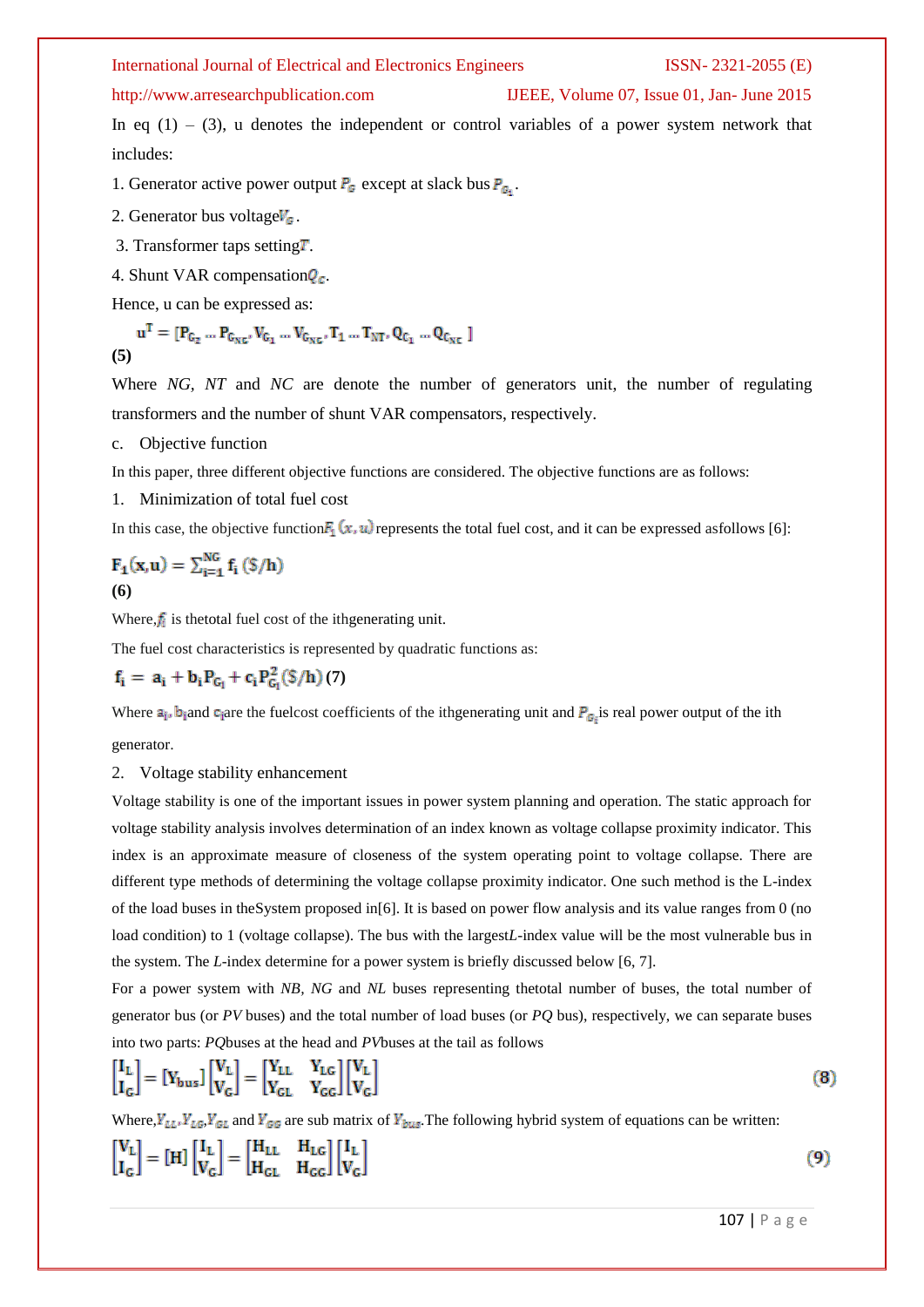# http://www.arresearchpublication.com IJEEE, Volume 07, Issue 01, Jan- June 2015

Where H matrix is generated by the partial inversion of  $V_{bus}$ ,  $H_{LL}H_{LG}$ ,  $H_{GL}$  and  $H_{GG}$  are sub matrix of  $H, V_G, I_G, V_L$  and  $I_L$  are voltage and current vector of generator buses and load buses, respectively The matrix H is given by:

$$
[H] = \begin{bmatrix} Z_{LL} & -Z_{LL}Y_{LG} \\ Y_{GL}Z_{LL} & Y_{GG} - Y_{GL}Z_{LL}Y_{LG} \end{bmatrix} Z_{LL} = Y_{LL}^{-1}
$$
(10)

Therefore, the L-index denoted by  $\mathsf{L}_i$  of bus j is represented as follows

$$
L_j = \left| 1 - \sum_{i=1}^{NG} H_{LG_{ji}} \frac{V_i}{V_j} \right| \qquad j = 1, 2, 3 \dots \dots \dots NL \tag{11}
$$

For stable situations the condition  $L_j \leq 1$  must not be violated for any of the buses j. Hence, a power system Lindex describing the voltage stability of the complete subsystem is given by

$$
F_2(x,u) = L_{max} = max (L_j), j = 1, ..., NL(12)
$$

The lower value of  $L_{max}$  system ismore stable.

# 3. Minimization of total power losses

This objective is to minimize power transmission loss in the system. The power loss is a non- linear function of bus voltages. Total power loss in the transmission system can be mathematically represented as follows [6]:

$$
F_3(x, u) = \sum_{k=1}^{NT} G_k |v_i^2 + v_j^2 + 2|V_i||V_j|\cos(\delta_i - \delta_j)|
$$
\n(13)

Where,  $G_k$  is the conductance of *kth* line connected between *ith* and *jth* buses: *NT* is the number of transmission lines:  $V_i$  is the voltage magnitude at bus *i*:  $V_j$  is the magnitude at bus j:  $\delta_i$  is the voltage angles at bus *i*:  $\delta_j$  is the voltage angles at bus *j.*

# d. Constraints

OPF constraints can be classified into equality and inequality constraints, as detailed in given below:

# A. . Equality Constraints

The equality constraints g represented by (2), are typical load flow equations which are defined as follows:

• Real Power Constraints

$$
P_{Gi} - P_{Di} - V_i \sum_{j=1}^{NB} V_j [G_{ij} \cos(\theta_{ij}) + B_{ij} \sin(\theta_{ij})] = 0
$$
 (14)

Reactive Power Constraints

$$
Q_{Gi} - Q_{Di} - V_i \sum_{j=1}^{NB} V_j \left[ G_{ij} \sin(\theta_{ij}) - B_{ij} \cos(\theta_{ij}) \right] = 0 \qquad (15)
$$

Where,  $\theta_{ij} = \theta_i - \theta_j$ ,  $V_i$  and  $V_j$  are the voltage magnitudes at bus *i* and bus *j*respectively, *NB* is the number of buses,  $P_{\text{G}i}$  is the active power generation at bus *i*,  $Q_{\text{G}i}$  is the reactive power generation at bus *i*,  $P_{\text{D}i}$  is the active load demand at bus *i*,  $Q_{Di}$  is the reactive load demand at bus *i*,  $G_{ij}$  and  $B_{ij}$  are the elements of the admittance matrix  $(Y_{ij} - G_{ij} + jB_{ij})$  representing the conductance and susceptance between bus *i* and bus *j*, respectively.

B. Inequality Constraints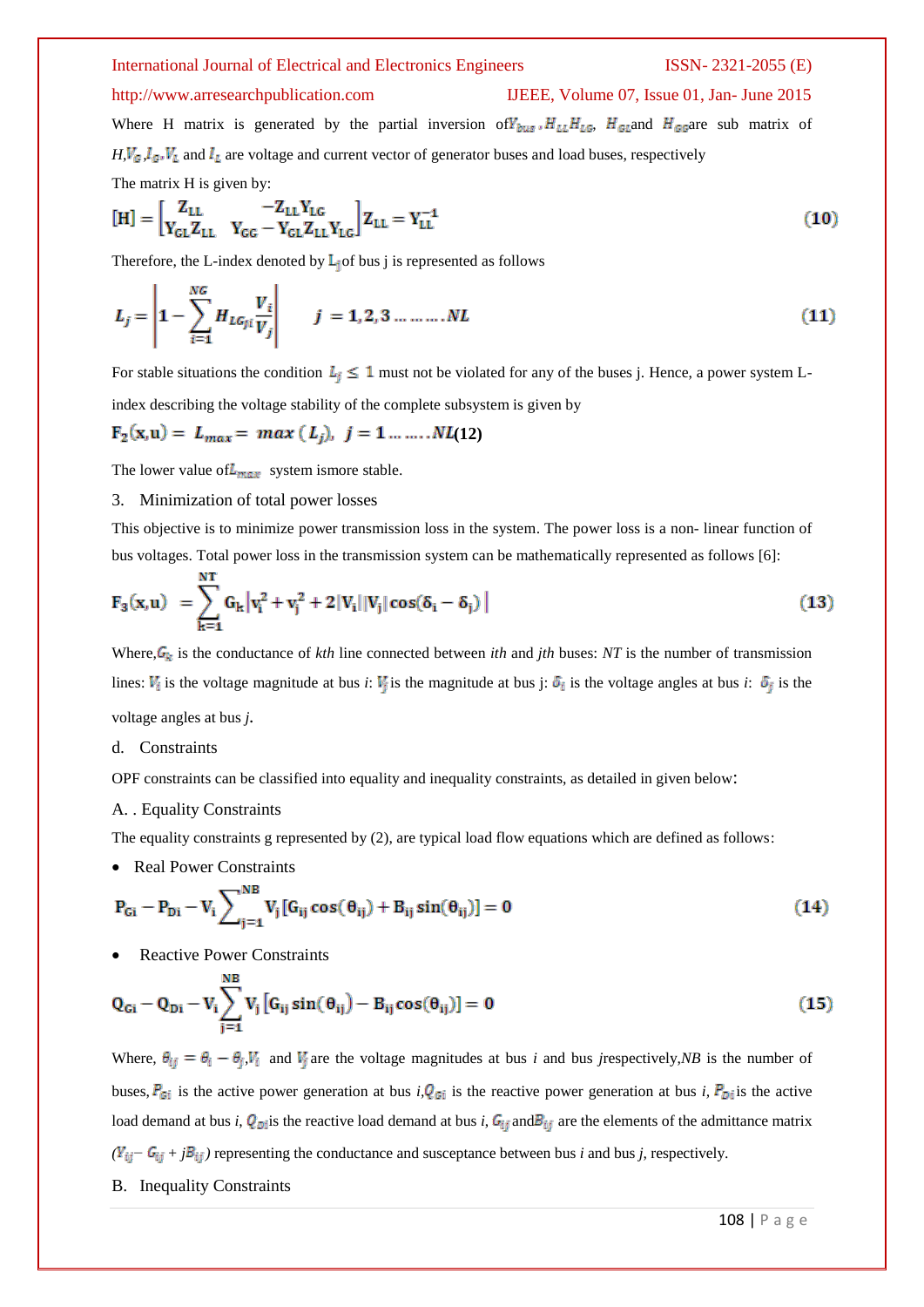# http://www.arresearchpublication.com IJEEE, Volume 07, Issue 01, Jan- June 2015

The inequality constraints h represented are the power system operating limits includes:

### i. Generator Constraints

For all generators including the slack: voltage, active and reactive outputs ought to be restricted by their lower and upper limits as follows:

 $V_{G_1}^{min} \leq V_{G_1} \leq V_{G_1}^{max} \hspace{2mm} i=1\ldots\ldots NG$ **(16)**   $P_{G_1}^{\min} \leq P_{G_1} \leq P_{G_1}^{\max} \ i \ = \ 1 \ \ldots \ldots NG$ **(17)**  $Q^{min}_{G_1} \leq Q_{G_1} \leq Q^{max}_{G_1} i = 1\,\dots\ldots\textup{.} NG$ **(18)**

#### ii. Transformer Constraints

Transformer taps have minimum and maximum setting limits as follows:

 $T_i^{min} \leq T_i \leq T_{G_i}^{max}$   $i = 1 \ldots \ldots NT$ **(19)**

*iii. Shunt VAR compensator constraints*

Shunt VAR constraints must be restricted by their lower and upper limits as follows

$$
Q_{\mathcal{C}_l}^{min} \leq Q_{\mathcal{C}_l} \leq Q_{\mathcal{C}_l}^{max} \quad i = 1 \dots M G
$$

**20)**

### iv. Security Constraints

These contain the constraints of voltage magnitude at load buses and transmission line loadings. Voltage magnitude of each load bus must be prohibited within its lower and upper operating limits. Line flow through each transmission line ought to be restricted by its capacity limits. These constraints can be mathematically formulated as follows:

$$
V_{L_1}^{min} \le V_{L_1} \le V_{L_1}^{max} \qquad i = 1 \dots ... NL
$$
  
(21)

 $S_{l_1} \leq S_{l_1}^{\max}$   $i = 1 ... ... n!$ <br>(22)

# **III. MULTI-OBJECTIVE GENETIC ALGORITHM**

An optimization problem treats simultaneously more than one objective function is called as multi-objective optimization problem. Multi-Objective optimization Problem (MOP) can be mathematically presented as [8, 9]: Min

$$
[F(x) = f_1(x), \dots, f_n(x)]
$$
  
\nSubject to: 
$$
\begin{cases} g_j = 0 & j = 1, 2, \dots, M \\ h_k \le 0 & k = 1, 2, \dots, N \end{cases}
$$
 (23)

Where  $F(x)$  consists of *n* conflicting objective functions, *x* is the decision vector,  $g_i$  is the *jth* equality constraint and  $h_k$  is the *kth* inequality constraint.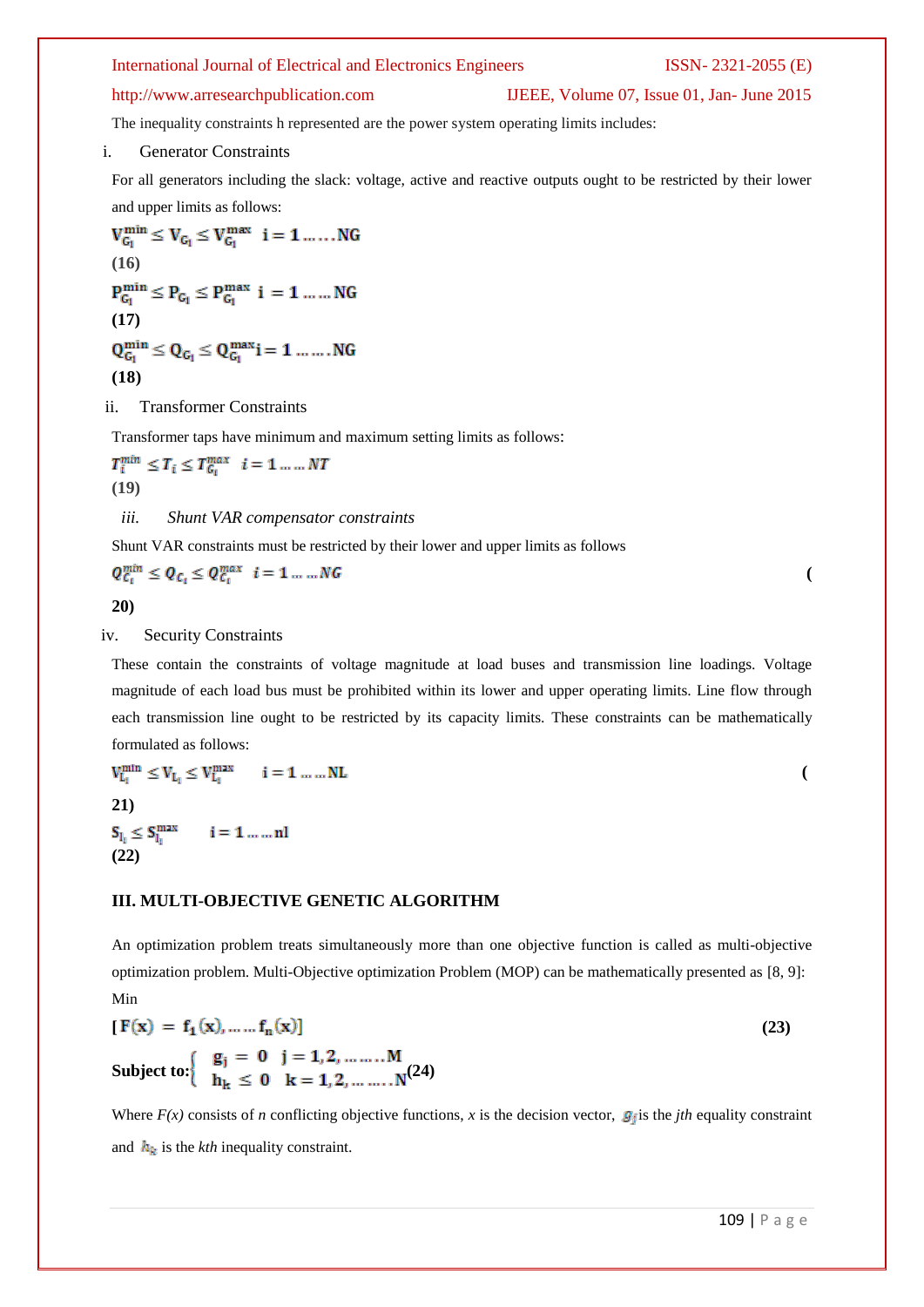#### http://www.arresearchpublication.com IJEEE, Volume 07, Issue 01, Jan- June 2015

For a multi-objective optimization problem, any two solutions  $x_1$  and  $x_2$  can have any one of two possibilities, where one dominates other or not. In a minimization problem, without loss of generality, solution  $x_1$  dominates  $x_2$  if the following conditions are satisfied.

- **1.**  $\forall$ <sub>i</sub>  $\in$  {1, 2, ... ... N} : **f**<sub>i</sub>( $\mathbf{x}_1$ )  $\leq$  **f**<sub>i</sub>( $\mathbf{x}_2$ )(25)
- 2.  $\frac{a}{i} \epsilon \{1, 2, ..., N\} : f_i(x_1) < f_i(x_2)(26)$

If any one of the above conditions is violated, then the solution  $x_1$  does not dominate  $x_2$ . If  $x_2$  dominates by the solution  $x_1, x_1$  is called as the non-dominated solution. A solution is said to be Pareto optimal if it is not dominated by any other solution in the solution space. A Pareto optimalsolution cannot be refined with respect to any objective without worsening at least one other objective. The set of possible feasible non-dominated solutions in X is referred to as the Pareto optimal set, and for a given Pareto optimal set, the corresponding objective function values in the objective space is called the Pareto front. For several optimization problems,all Pareto optimal solutions are enormous (maybe infinite). The main goal of a multi-objective optimization algorithm is to identify solutions in the Pareto optimal set. However, searching the all Pareto optimal set, for many multi-objective problems, is practically impossible due to its size.

MOGA [9, 10]was the first multi-objective GA that explicitly used Pareto based ranking and niching techniques together to encourage the search toward the true Pareto front while maintaining diversity in the population. Once fitness has been assigned, selection can be performed and genetic operators are applied as usual. To a solution *i*, a rank equal to one plus the number of solutions  $\eta_i$  that dominate solution i is assigned:

# ${\bf r}_i = 1 + {\bf \eta}_i(27)$

The rank one is assigned to non-dominated solutions since no solution would dominate a non-dominated solution in a population. After ranking, raw fitness is assigned to each solution based on its rank by sorting the ranks in ascending order of magnitude. Then, a raw fitness is assigned to each solution by linear mapping function. Thereafter, solutions of each rank are considered at a time and their averaged raw fitness is called assigned fitness. Thus the mapping and averaging procedure ensures that the better ranked solutions have a higher assigned fitness. In order to maintain diversity in the population, niching among solutions of each rank are introduced. The niche count is calculated with following equation [9, 10, 11]:

$$
nc_i = \sum_{j=1}^{\mu(r_i)} Sh(d_{ij})
$$
\n(28)

Where,  $\mu(r_i)$  is the number of solutions in a rankand  $\frac{Sh(d_{ij})}{s}$  is the sharing function value of two solution *i* and *j*. The sharing function  $\mathcal{S}_h(d_{ij})$  is calculated by using objective function as distance metric as:

$$
Sh(d_{ij}) = \begin{cases} 1 - \left(\frac{d_{ij}}{\sigma_{share}}\right)^{\alpha} & \text{if } d \le \sigma_{share} \\ 0 & \text{otherwise} \end{cases}
$$
 (29)

The parameter *d* is the distance between any two solutions in the population and is  $\sigma_{\text{sharp}}$  the sharing parameter which signifies the maximum distance between any two solutions before they can be considered to be in the same niche. The above function takes a value in [0, 1] depending on the values of  $\sigma_{share}$  and  $d_{ij}$ . If  $\alpha = 1$ is used, the effect linearly reduces from one to zero.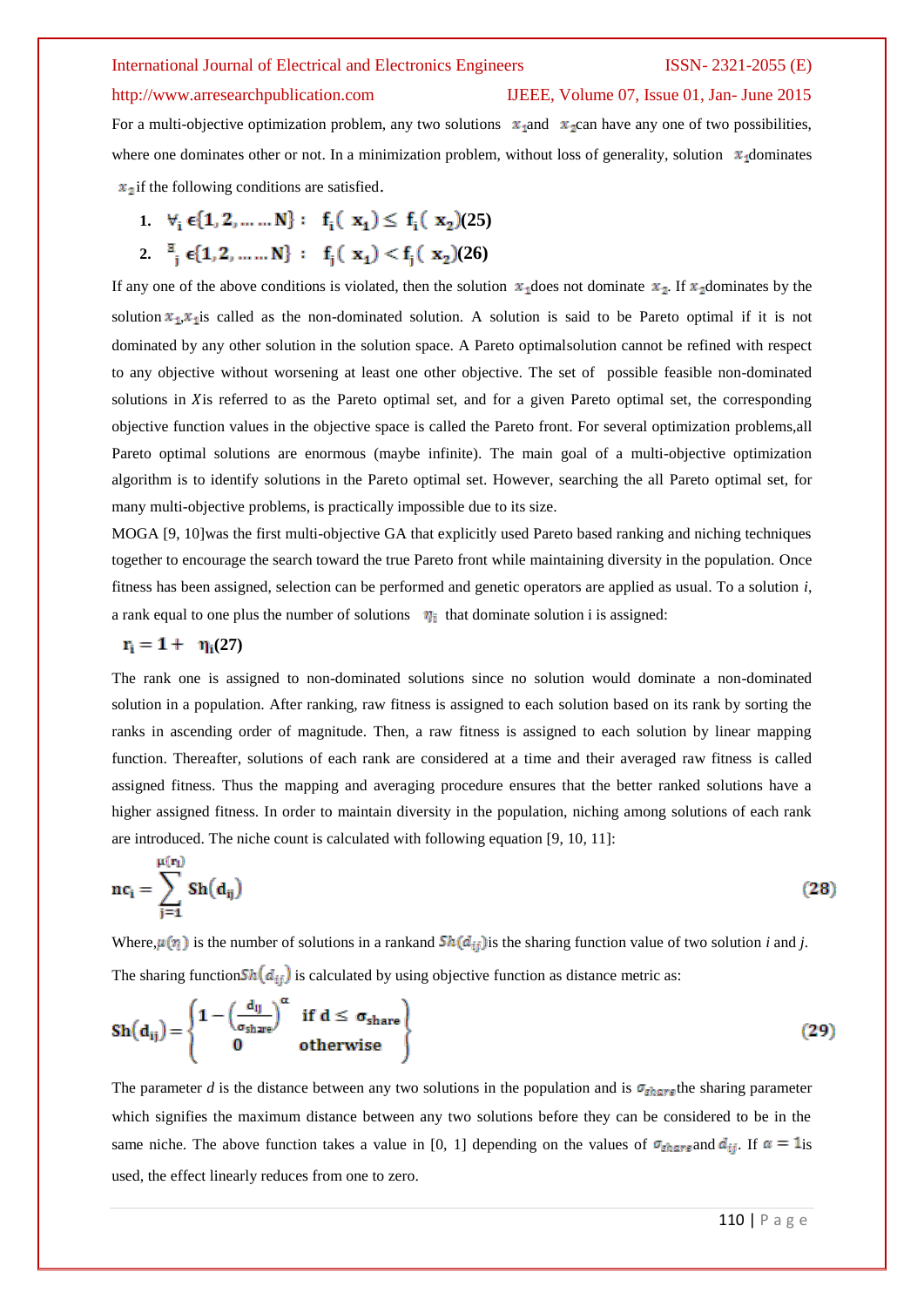# http://www.arresearchpublication.com IJEEE, Volume 07, Issue 01, Jan- June 2015

The normalized distance between any two solutions can be calculated as follows:

$$
d_{ij} = \sqrt{\sum_{k=1}^{M} \left( \frac{f_k^{(i)} - f_k^{(j)}}{f_k^{max} - f_k^{min}} \right)^2}
$$
(30)

Where  $f_k^{\text{max}}$  and  $f_k^{\text{min}}$  are the maximum and minimum objective function value of the *kthobiective*.

In MOGA, the shared fitness is calculated by dividing the fitness of a solution by its niche count. Even though all solutions of any particular rank have the identical fitness, the shared fitness value of each solution residing in less crowded region has a better shared fitness which produces a large selection pressure for poorly represented solutions in any rank. The fitness of the solution is reduced by dividing the assigned fitness by the niche count. In order to keep the average fitness of the solutions in a rank same as that before sharing, the fitness values are scaled. This rule is continued until all ranks are processed. This paper, tournament selection,  $BLX$ - $\alpha$  crossover and non-uniform mutation operators are applied to create a new population [12].

### Best Compromise Solution

Having obtained the Pareto optimal set, choosing a best compromise solution is important in decision making process. In this paper, fuzzy membership approach is used to find a best compromise solution. Due to imprecise nature of the decision maker'sjudgement the *ith* objective function  $\vec{F_i}$  of individual *k* is represented by a membership function  $u_i^k$  defined as

$$
u_i^k = \begin{cases} & 1 & F_i \ge F_i^{\min} \\ & \frac{F_i^{\max} - F_i}{F_i^{\max} - F_i^{\min}} F_i^{\min} < F_i < F_i^{\max} \\ & 0 & F_i^{\max} \leq & F_i \end{cases} \tag{31}
$$

Where  $F_i^{\text{min}}$  and  $F_i^{\text{max}}$  are the minimum and maximum value of *ith* objective function among all non-dominated solutions, respectively. For each non-dominated solution  $k$ , the normalized membership function  $u^k$  is calculated as

$$
\mu^{k} = \frac{\sum_{i=1}^{NO} \mu_{i}^{ko}}{\sum_{k=1}^{M} \sum_{i=1}^{NO} \mu_{i}^{k}}
$$
(32)

Where, *M* is thetotal number of non-dominated solutions; *NO* is the number of objectives. Finally, the best compromise solution is the one achieving the maximum member ship function ( $\mu^k$ ).

### **IV. Numerical Results**

The proposed MOGA algorithm is tested on the standard IEEE 30-bus test system [13]. This system consists of six generators at buses 1, 2, 5, 8, 11 and 13, four transformers with off-nominal tap ratio at lines 6–9, 6–10, 4– 12 and 27–28 and addition, buses 10, 12, 15, 17, 20, 21, 23, 24 and 29 were selected as shunt VAR compensation buses for reactive power control. The complete system data with minimum and maximum limits of control variables are given in [13]. Bus 1 was taken as the slack bus. The proposed algorithm has been applied to solve the OPF problem for several cases with different objective functions. Before MOGA is applied to OPF problem, following parameters need to be defined. The number of population  $NP = 30$  andthe number of variable  $= 24$ .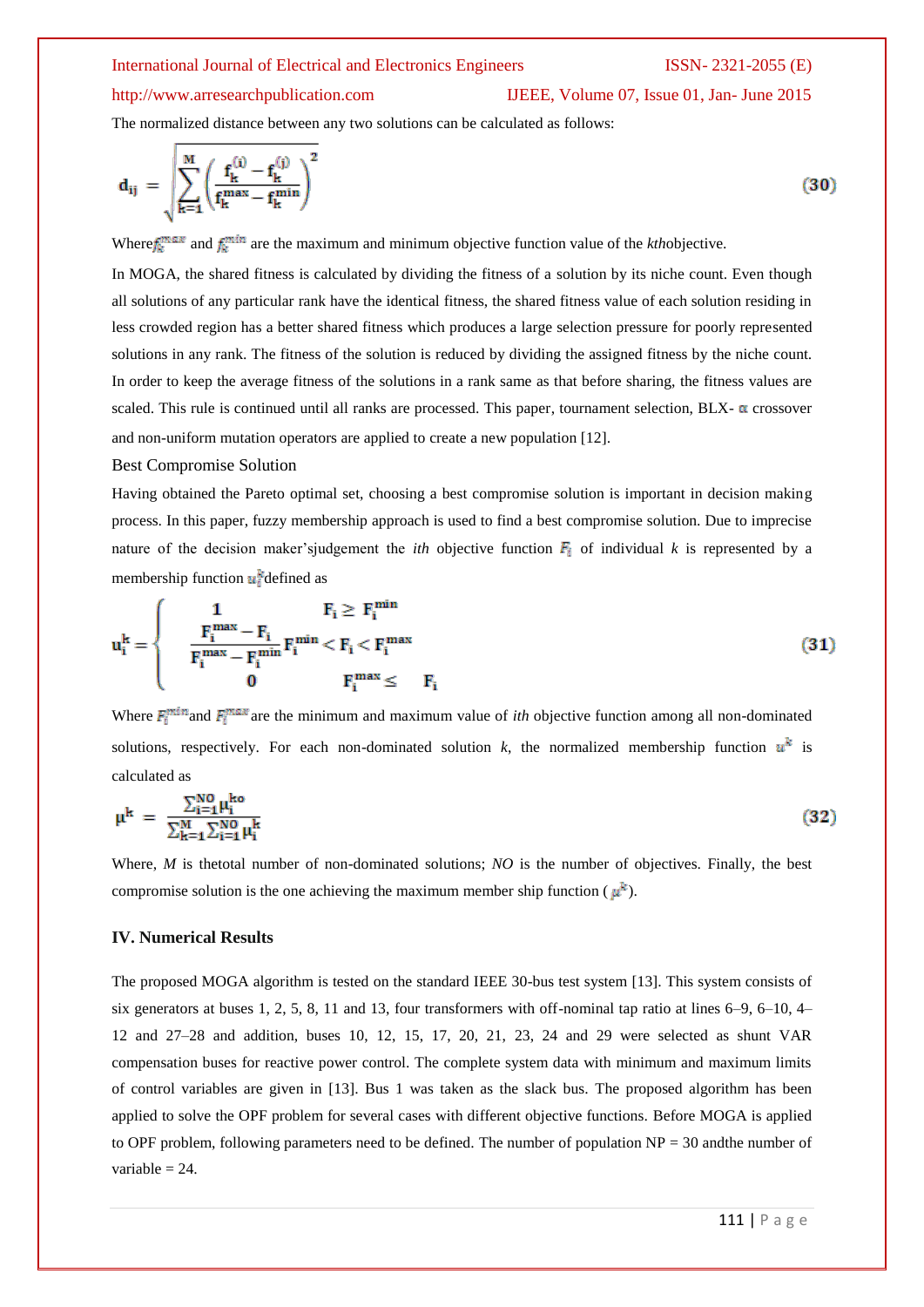### http://www.arresearchpublication.com IJEEE, Volume 07, Issue 01, Jan- June 2015

A. Case 1: Fuel cost Vs Transmission line Losses

In this case, two competing objectives, i.e. fuel cost and transmission linelosses were considered. This multiobjective optimization problem was solved by the proposed algorithm. The Pareto optimal solution obtained with the help of proposed MOGA algorithm is shown in Fig. 1. Pareto optimal solution, it is clear that the proposed MOGA method is giving well distributed solutions. The best compromise solution was found with the help of fuzzy membership approach. The best solution for minimum fuel cost and minimum loss and the compromise solutionare given in Table 1.

### B. Case 2: Fuel cost Vs L-index

In this case, L-index is considered in place of transmission line losses. The L-index of a bus indicates the proximity of voltage collapse condition of that bus. It varies zero (no load case) to one (voltage collapse). These two competing objective functions were optimized by the proposed MOGA method. The Pareto optimal solution for this case is shown in Fig.2. The best compromise solution for minimum fuel cost and minimum L-index are given in Table 1.



**Fig.1. Pareto Optimal Solutions for Case 1**



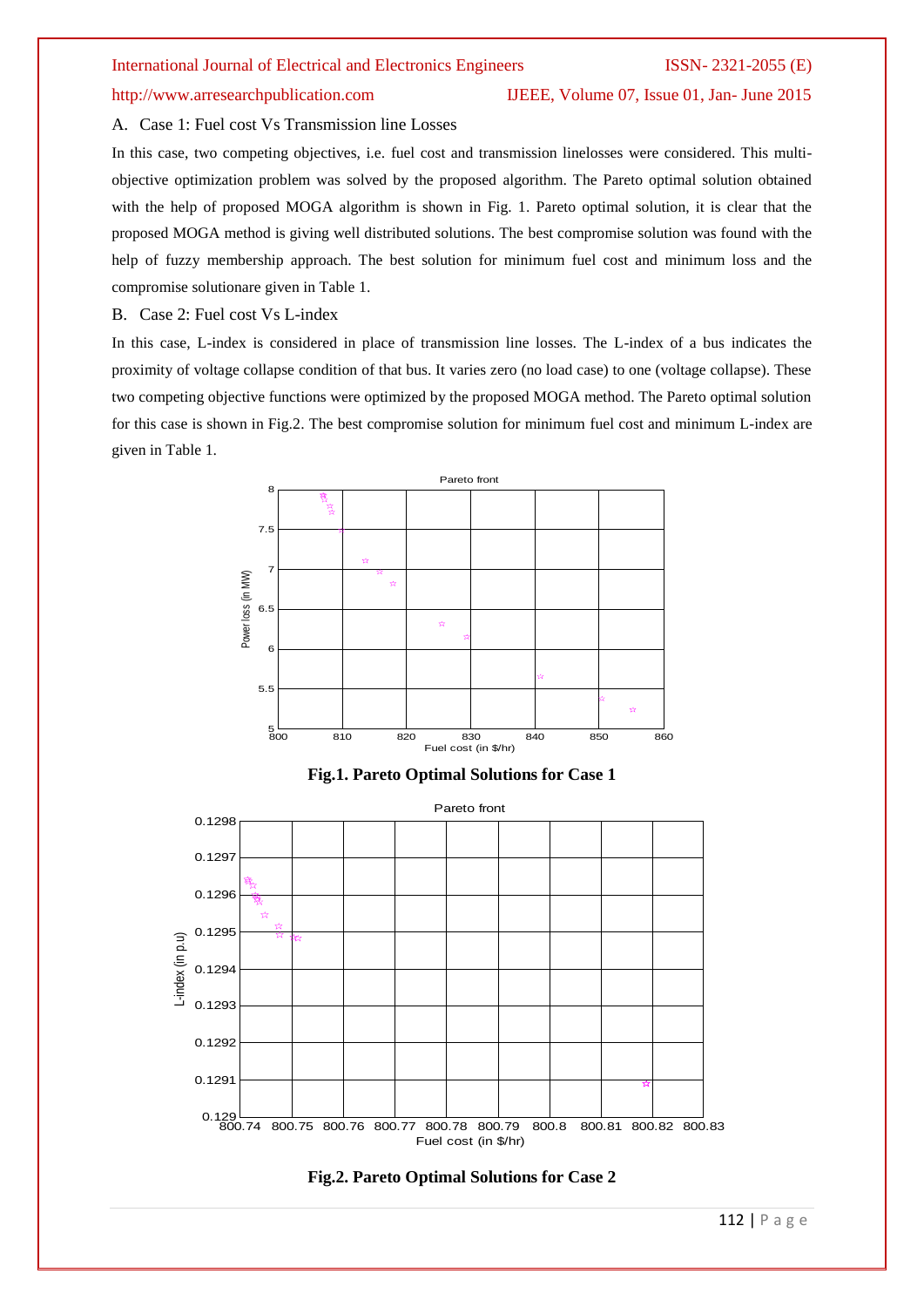http://www.arresearchpublication.com IJEEE, Volume 07, Issue 01, Jan- June 2015

| <b>Control</b>  | <b>Initial</b> | <b>Best</b>    | <b>Best</b>    | <b>Best</b>    | <b>Best</b>       | <b>Best</b> | <b>Best</b> |
|-----------------|----------------|----------------|----------------|----------------|-------------------|-------------|-------------|
| variable (p.u.) |                | Cost           | <b>Losses</b>  | Comp.          | Cost              | L-Index     | Comp.       |
| P <sub>2</sub>  | .8000          | .4897          | .5895          | .5675          | .4894             | .4928       | .4900       |
| P <sub>5</sub>  | .5000          | .2342          | .3962          | .3586          | .2149             | .2155       | .2156       |
| <b>P8</b>       | .2000          | .2409          | .2877          | .2742          | .2022             | .1967       | .2012       |
| P11             | .2000          | .1844          | .2829          | .2719          | .1227             | .1259       | .1223       |
| P <sub>13</sub> | .2000          | .2030          | .2361          | .2371          | .1201             | .1237       | .1201       |
| V1              | 1.0500         | 1.0609         | 1.0508         | 1.0588         | 1.0806            | 1.0788      | 1.0806      |
| V <sub>2</sub>  | 1.0400         | 1.0485         | 1.0207         | 1.0127         | 1.0190            | 1.0270      | 1.0190      |
| V <sub>5</sub>  | 1.0100         | 1.0210         | 1.0162         | 1.0156         | 1.0266            | 1.0290      | 1.0265      |
| V8              | 1.0100         | 1.0381         | 1.0349         | 1.0283         | 1.0456            | 1.0469      | 1.0456      |
| <b>V11</b>      | 1.0500         | 1.0751         | 1.0433         | 1.0487         | 1.0664            | 1.0704      | 1.0664      |
| V13             | 1.0500         | 1.0396         | 1.0504         | 1.0412         | 1.0723            | 1.0716      | 1.0723      |
| <b>T11</b>      | 10780          | .9986          | 1.0158         | 1.0120         | 1.0050            | 1.0036      | 1.0051      |
| T <sub>12</sub> | 1.0690         | 1.0007         | 1.0260         | 1.0172         | .9925             | .9906       | .9926       |
| <b>T15</b>      | 1.0320         | 1.0276         | 1.0233         | 1.0215         | 1.0110            | 1.0138      | 1.0110      |
| <b>T36</b>      | 1.0680         | .9793          | .9836          | .9851          | .9701             | .9732       | .9700       |
| Qc10            | 0.0            | .0193          | .0360          | .0357          | .0421             | .0433       | .0419       |
| Qc12            | 0.0            | .0224          | .0304          | .0239          | .0497             | .0499       | .0498       |
| Qc15            | 0.0            | .0408          | .0179          | .0257          | .0345             | .0397       | .0343       |
| Qc17            | 0.0            | .0285          | .0229          | .0232          | .0409             | .0408       | .0409       |
| Qc20            | 0.0            | .0209          | .0236          | .0304          | .0369             | .0389       | .0369       |
| Qc21            | 0.0            | .0154          | .0254          | .0276          | .0500             | .0500       | .0500       |
| Qc23            | 0.0            | .0195          | .0296          | .0310          | .0238             | .0252       | .0239       |
| Qc24            | 0.0            | .0423          | .0329          | .0260          | .0500             | .0500       | .0500       |
| Qc29            | 0.0            | .0340          | .0323          | .0308          | .0411             | .0497       | .0456       |
| Fuel Cost(\$/h) | 902.00         | 807.13         | 855.37         | 841.05         | 800.74            | 800.81      | 800.75      |
| $L_{\rm max}$   | 0.1772         | $\blacksquare$ | $\blacksquare$ | $\blacksquare$ | .1296             | .1291       | .1295       |
| PLOSS           | 5.8423         | 7.930          | 5.228          | 5.6482         | $\qquad \qquad -$ |             |             |

# **Table 1 Simulation Results for IEEE-30 Bus system**

\*Bold values represent the best values of the objective functions chosen and best comp.Indicate best compromise solution.

# **Table 2**

The best compromise solution for case-1 using different multi objective algorithms.

| <b>Algorithms</b> | Fuel cost $(\frac{5}{h})$ | Losses (MW) |
|-------------------|---------------------------|-------------|
| MOSPEA [14]       | 847.01                    | 5.666       |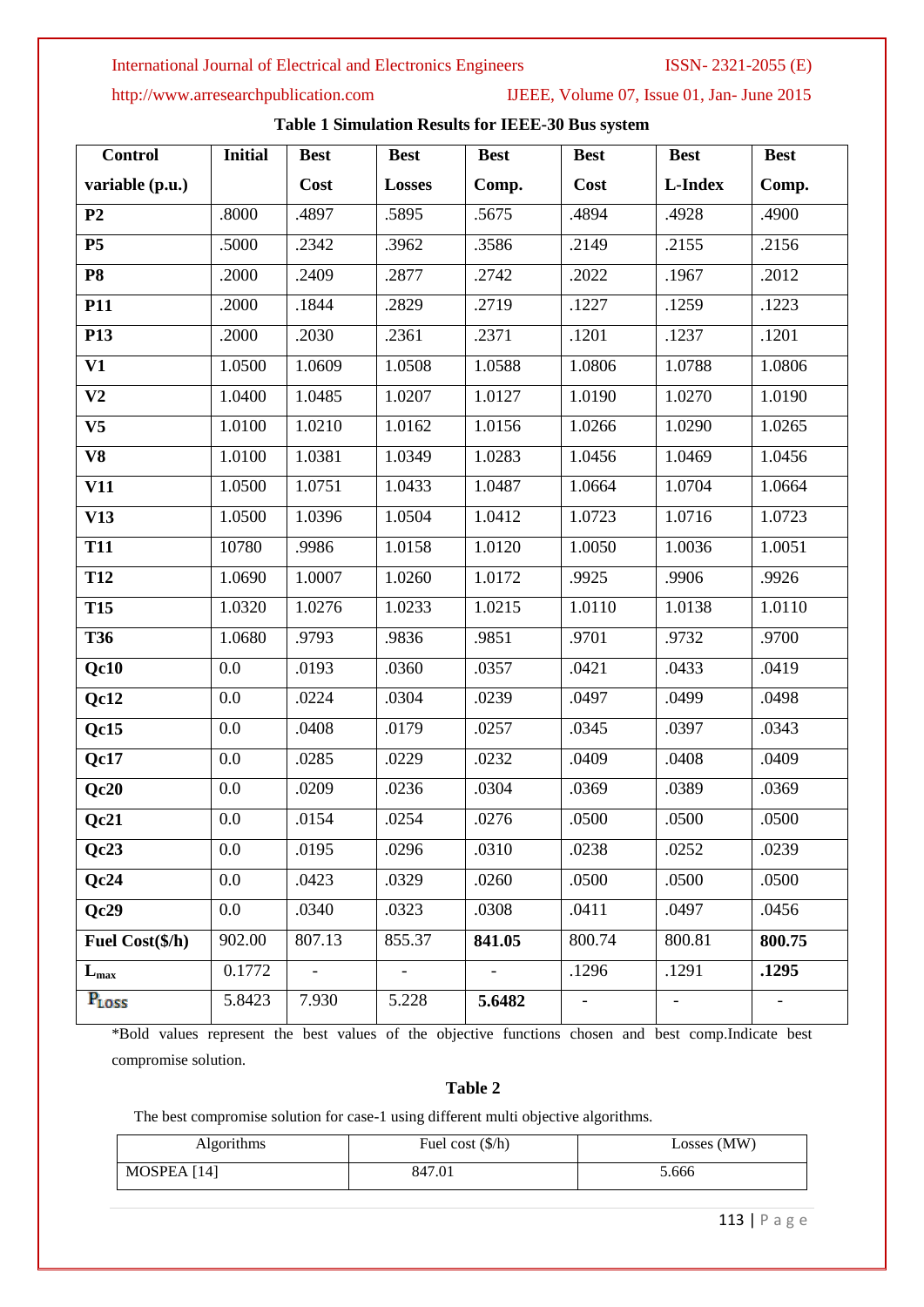http://www.arresearchpublication.com IJEEE, Volume 07, Issue 01, Jan- June 2015

| NSGA-II<br>[15] | 823.88 | 5.7699 |
|-----------------|--------|--------|
| <b>MOGA</b>     | 841.05 | 5.6482 |

# **Table 3**

The best compromise solution for case-2 using different multi objective algorithms.

| <b>Algorithms</b> | Fuel cost $(\frac{6}{h})$ | L-index $(p.u)$ |
|-------------------|---------------------------|-----------------|
| MOSPEA [14]       | 809.79                    | .1146           |
| MOTLBO [16]       | 803.63                    | .1020           |
| MOGA              | 800.75                    | .1295           |

## **V. CONCLUSIONS**

In this paper a multi-objective genetic algorithm (MOGA) has been proposed to solve the multi-objective optimal power flow(MO-OPF) problem with many constraints in IEEE 30-bus system. The proposed approach successfully applied to solve various types of optimal power flow (OPF) problems with different objective function like fuel cost minimization, voltage stability enhancement and transmission losses minimization.The proposed approach results are compared with the results reported in the literature.The numerical results show that the proposed technique is efficient and outperforms for solving MO-OPF problem.

## **VI. ACKNOWLEDGEMENT**

The authors sincerely acknowledge the financial support received from University Grants Commission (UGC), New Delhi, India under Major Research Project received vide F. No. 41-657/2012[SR] dated 26-07-2012 and the Director, Madhav Institute of Technology &Science, Gwalior, India to carry out this research work.

# **REFERENCES**

- [1] J. Carpentier, Contribution à l'étude du Dispatching Economique, Bull. Soc. Fran-caise Electriciens (1962) 431–447.
- [2] Dommel, H. W. and W. F. Tinney (1968). Optimal power flow solutions. IEEE Trans on Power Apparatus and System, PAS-87(10), 1866–1876.
- [3] James A. Momoh, M. E. El-Hawary and RamababuAdapa "A Review of Selected Optimal Power Flow Literature''IEEE Transactions on Power Systems, Vol. 14, No. 1, February 1999 .
- [4] M.R. AlRashidi and M.E. El-Hawary, Applications of computational intelligence techniques for solving the revived optimal power flow problem, Electric Power Systems Research 79 (2009) 694–702.
- [5] P.K. Roy , S.P. Ghoshal and S.S. Thakur. Biogeography based optimization for multi-constraint optimal power flow with emission and non-smooth cost function, Expert Systems with Applications 37 (2010) 8221–8228, Expert Systems with Applications 37 (2010) 8221–8228
- [6] M. RezaeiAdaryani, A. Karami. Artificial bee colony algorithm for solving multi-objective optimal power flow problem, Electrical Power and Energy Systems 53 (2013) 219–230.
- [7] H.R.E.H. Bouchekara, M.A. Abido, M. Boucherma, Optimal power flow using Teaching-Learning-BasedOptimization technique Electric Power Systems Research 114 (2014) 49–59.